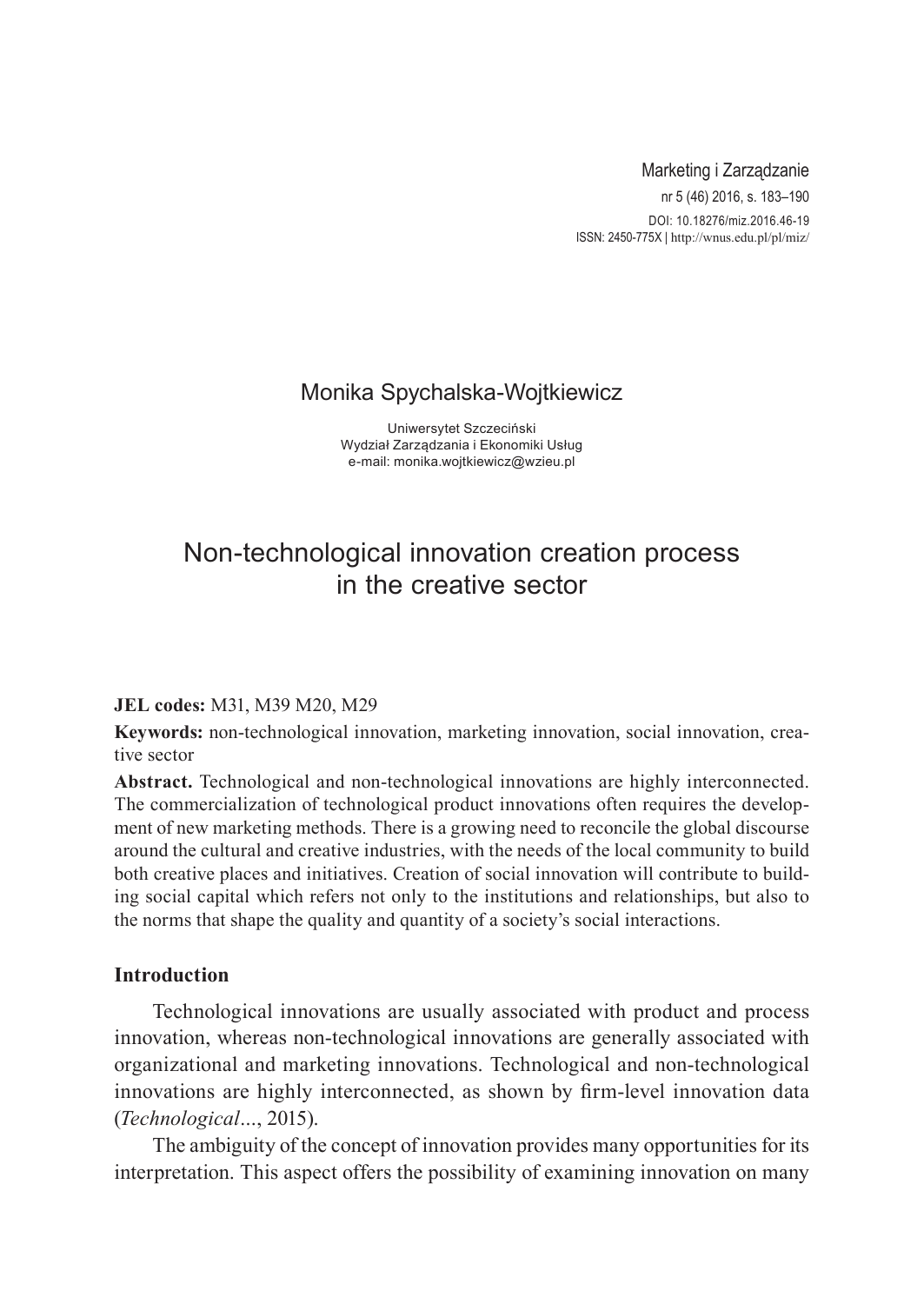levels, in a way convenient for many customers. Thus it brings the opportunity to grow economies through innovation and creative skills, not only through scientists and researchers, but also other members of societies, in different forms, not only technological developments, but also social (Olejniczuk-Merta, 2013).

#### **Process of creation of nontechnological innovation**

The broad definition of innovation includes four types of innovation: product, process, marketing, and organizational innovation. Product innovation and process innovation are closely related to technological innovations. Non-technological innovations refer to marketing innovation and organizational innovation which are defined as follows (Hyard, 2014):

- a marketing innovation is the implementation of a new marketing method involving significant changes in product design or packaging, product placements, product promotion, or pricing,
- an organizational innovation is the implementation of a new organizational method in the firm's business, workplace organizations, or external relations.

By analyzing models of innovation, we can see that innovation is not only the result of the evolution of economic phenomena, but also social processes involving people on many levels and from different backgrounds, not only in economical approach. We can observe rapid development of the concept of innovation in a social context. Just as a general term, innovation and also social innovation is defined broadly and in many ways.

According to the European Commission's concept, social innovation means developing new ideas and services, with the participation of public and private stakeholders, including a civil society, to better solve social problems and improve social services. Considering the social innovation wider in general, it should be interpreted as new ideas, products, or models for the actions that meet societal needs, and create new social relations and cooperation between different interest groups in a society (Kwaśnicki, 2013).

Social innovations are a special type of innovation which fits in non-technological innovation as a separate type of innovation which is not based on technology. In the opinion of the European Commission, actions in the context of social innovation can be used on the issues presented in Figure 1 (*Social innovation*, 2013):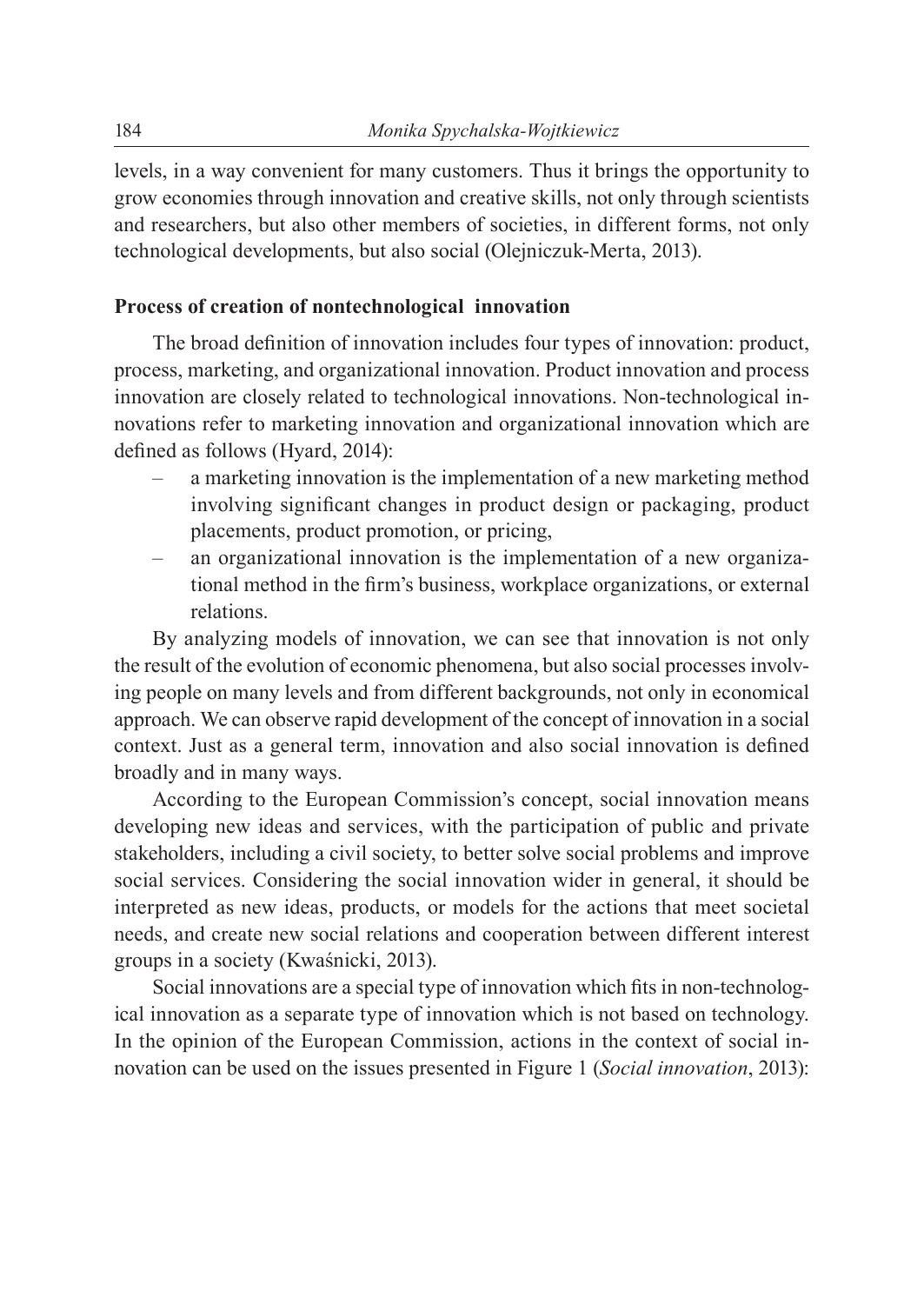```
assisting countries in undertaking reforms and other
                                                                          support in lifelong learning education in
policy decisions based on knowledge
                                                                         order to ensure adequate living
                                                                       \mathbf{I}obtaining private funding and public
                                                     co-creating strategic social investment
                                                        \frac{1}{2} = \frac{1}{2} = \frac{1}{2} = \frac{1}{2} = \frac{1}{2} = \frac{1}{2} = \frac{1}{2}. . . . . . . . . . . .
funding to complement the financing
                                                                             <u> - - - - - - - - - - - - - - - - -</u>
from the state budget
                                                     efficient and effective resolution of social problems with
                                                     limited budgetary possibilities
```
Figure 1. Possible areas of social innovations application Source: *Social innovation*, 2013.

It is noted that in order to ensure sustainable development, a socially, economically, and environmentally new idea at social policy, health, and employment policy is necessary. It is therefore necessary to develop an innovative approach towards education, training and skills development, supporting entrepreneurship, development of cities, regions, and many other issues. Social innovation can be an appropriate solution in this area. Social innovation will play a crucial role in addressing several key areas presented in Figure 2.



Figure 2. Social innovation challenges

Source: *Social innovation* (2013).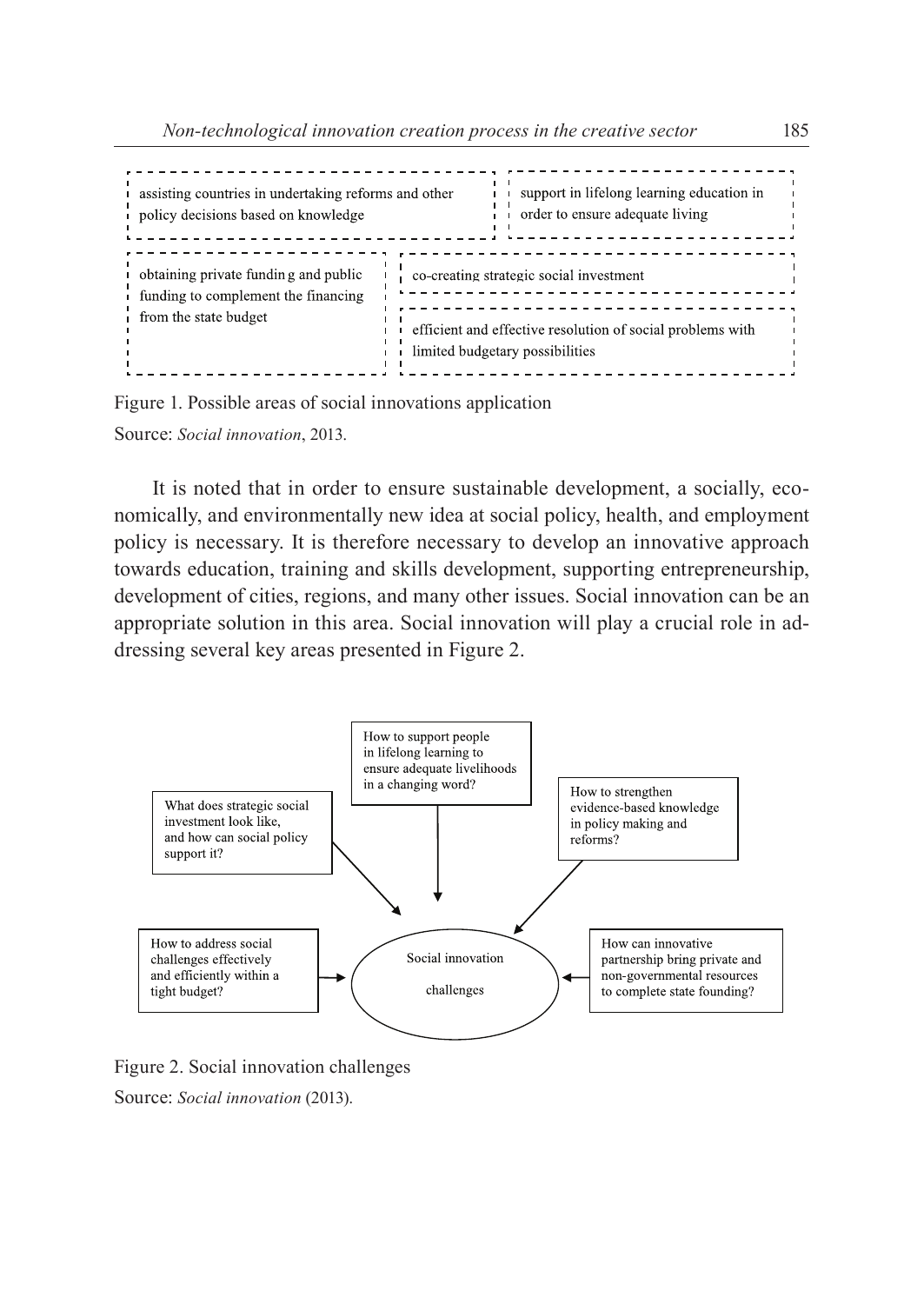Development of social innovation, particularly in the long term, can reinforce social attitudes among scientists, politicians, and business practitioners so that they can operate at various levels in the conditions of greater confidence in each other. Development of social innovations enhances in companies corporate social responsibility activities and the concept of shared value, which is a measurable business value by identifying and addressing the social problems that intersect with their business. Shared value can be also used in marketing communication.

The process of creating social innovation is not particularly entrenched by numerous methodological requirements. According to the European Commission, social innovativeness measures those activities that are based on the original use of the resources shown in Figure 3.



Figure 3. The process of creating social innovations Source: own elaboration based on: Olejniczuk-Merta, 2013, p. 21.

A characteristic feature of social innovation should be no restrictions in proposing new solutions. They should break the existing schemes, should be innovative in their approach to solving social problems. This may involve the use of both proven solutions for new social groups or an activity area, as well as fresh, and even experimental solutions for well-known but still important issues (Dąbek, 2015). From year to year, more and more examples of social innovation both in the European Union as well as in Poland can be observed (*Social innovation*, 2015).

Sustainable development can be achieved not only through innovations in the field of technology or the economy, but also in the social activities directed to residents. Thus in the model approach for creating social innovation, activities of several entities are needed (entire communities, not just private or public entities,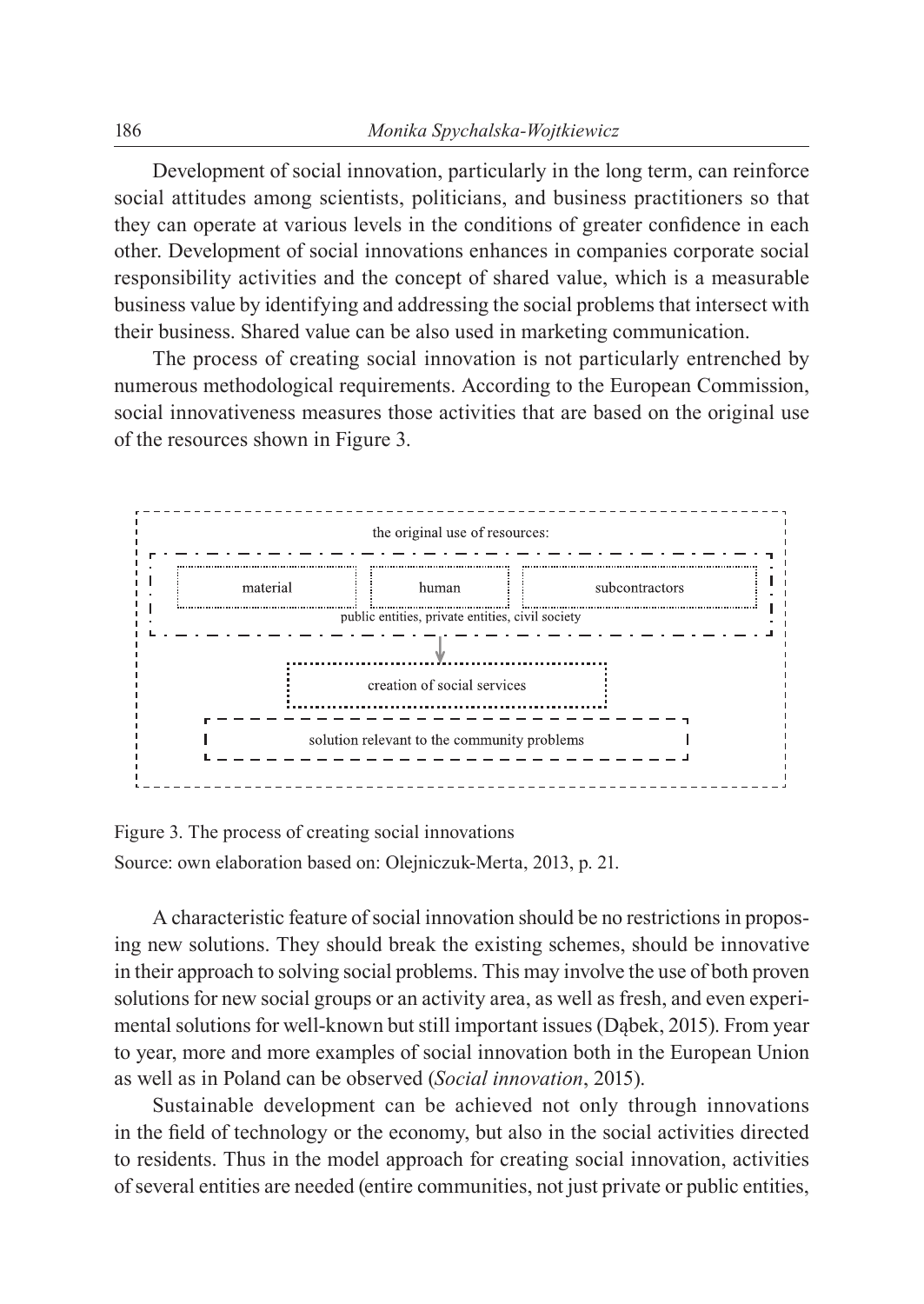but also local activists, workers, municipal institutions, NGOs, and all the local stakeholders). Each project which aims to improve community life can be socially innovative, it only depends on the creativity of its executors. In order to promote development and implementation of social innovation, more and more programs appear to offer local and national support.

Still, there is a need for gaining understanding in the area of theoretical, empirical, and policy foundations for developing the field of social innovation in Poland. The aim should be to identify what works in terms of measuring and scaling innovation, engaging citizens, and using online networks to maximum effect in order to assist policy makers, researchers, and practitioners working in the field of social innovation (*The theoretical, empirical…*, 2015).

#### **Social innovation in the creative sector**

Creative industry covers actions which stem from individual creativity and talent, and which are both potential wealth and employment creation through the generation and exploitation of intellectual property rights (*Podwójna ochrona…*, 2015). The creative sector has been recognized for several years as the sector that is going to be a motor for development in Europe, being also one of the largest employers in Europe.

Creativity is crucial not only for marketing activities, but also for the whole sector, and contributes actively to the creation and development of social innovations. What is more, the creative sector includes in its scope a number of industries that can naturally create social innovations based on the novelty, the use of new media, art, and social inclusion.



Figure. 4. Areas included in the creative sector

Source: own elaboration based on: Roodhouse, 2006.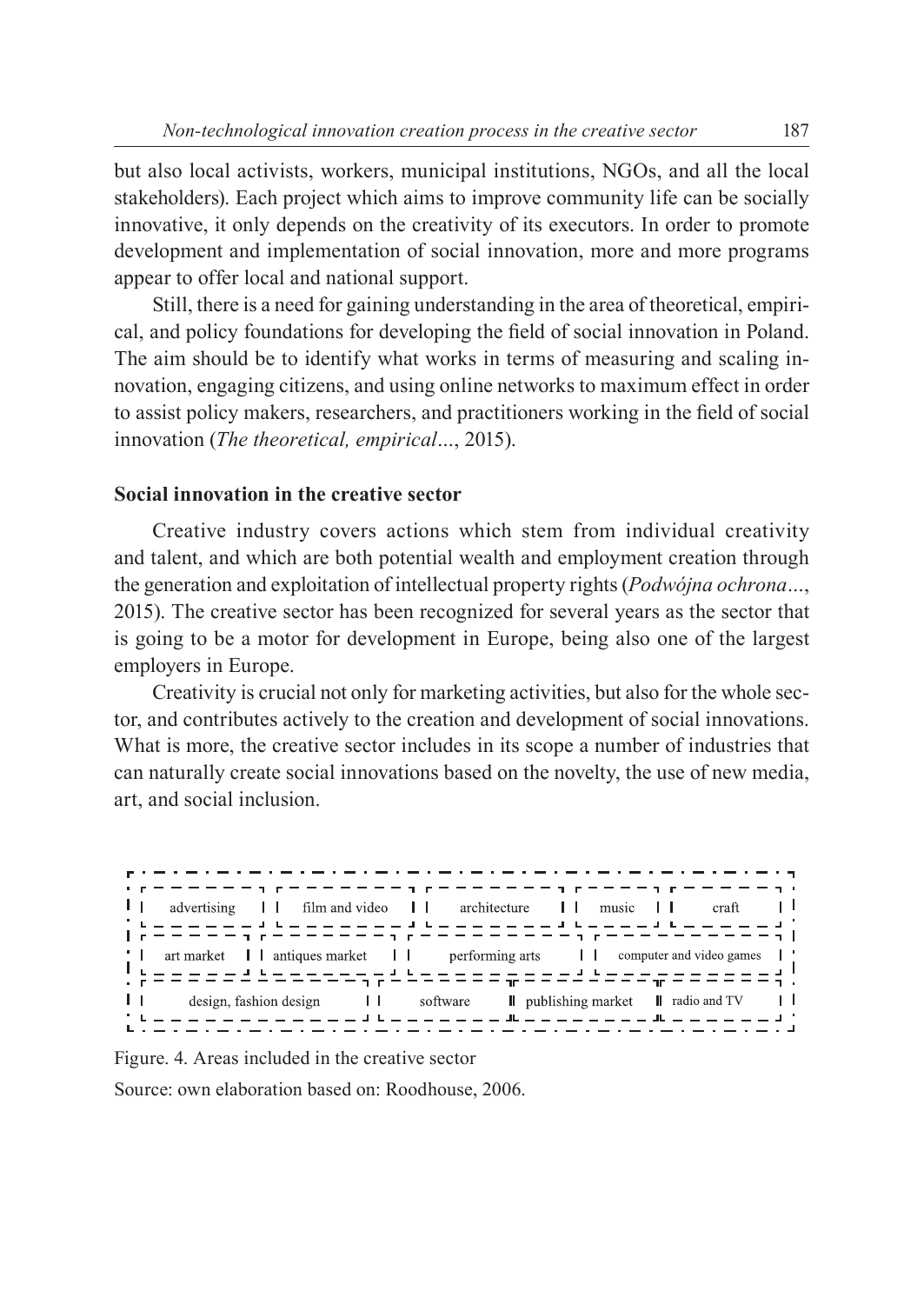Multidimensionality is needed for development of innovation, social innovation, as well as in the creative industries so that they can become an instrument of multiple layers of socio-economic development. The role of interaction design and interaction designers in social innovation is very important, and should cover the areas of activates creating creative communities, collaborative services, collaborative consumption, sustainability − ecological, social, and economical, designing networks, policy, and governance. Creative industries have social, economic, and cultural aspects, as well as the one related to sustainable development, which is presented in Figure 3.

The social aspect: creative industries are gaining more and more influence on the level of employment in the region; depending on the state of development in the country, this sector may constitute  $2-8\%$ percent of all employment; one cannot also overlook the role played by these industries in equalizing social stratification and overcoming cultural differences; in addition, there is also a link between the creative sector and education. The economic aspect: trade in the creative sector is becoming an increasingly important branch of world trade; global export of visual arts in recent years has increased dramatically. Sustainable development: environment as well as cultural capital also need to be protected; the creative sector is also in its ideas environmentally friendly because it is based on people and their ideas rather than on raw materials or land, and usually it is less dependent on heavy industry infrastructure. The cultural aspect: creative industries are a bridge that connects culture and economics; on the one hand, they are culture factor, on the other hand, they are the way by which that culture affects the economy and society.

Figure. 3. Dimensions of the creative industries

Source: *Przemysły kreatywne*, 2015.

Social innovation, through its interdisciplinary and innovative character, is present in the creative sector entities not only in theory, but also in practice. This connection can be observed through the application of design thinking tools in the development of social innovations. This application is relatively natural because successful implementation of innovative solutions in the social space cannot be done without empathy and a thorough understanding of the needs of society (*Design thinking…*, 2014).

Designers have traditionally focused on enhancing the look and functionality of products. Recently, they have begun to use design techniques to tackle more complex problems, such as finding ways to provide low-cost healthcare or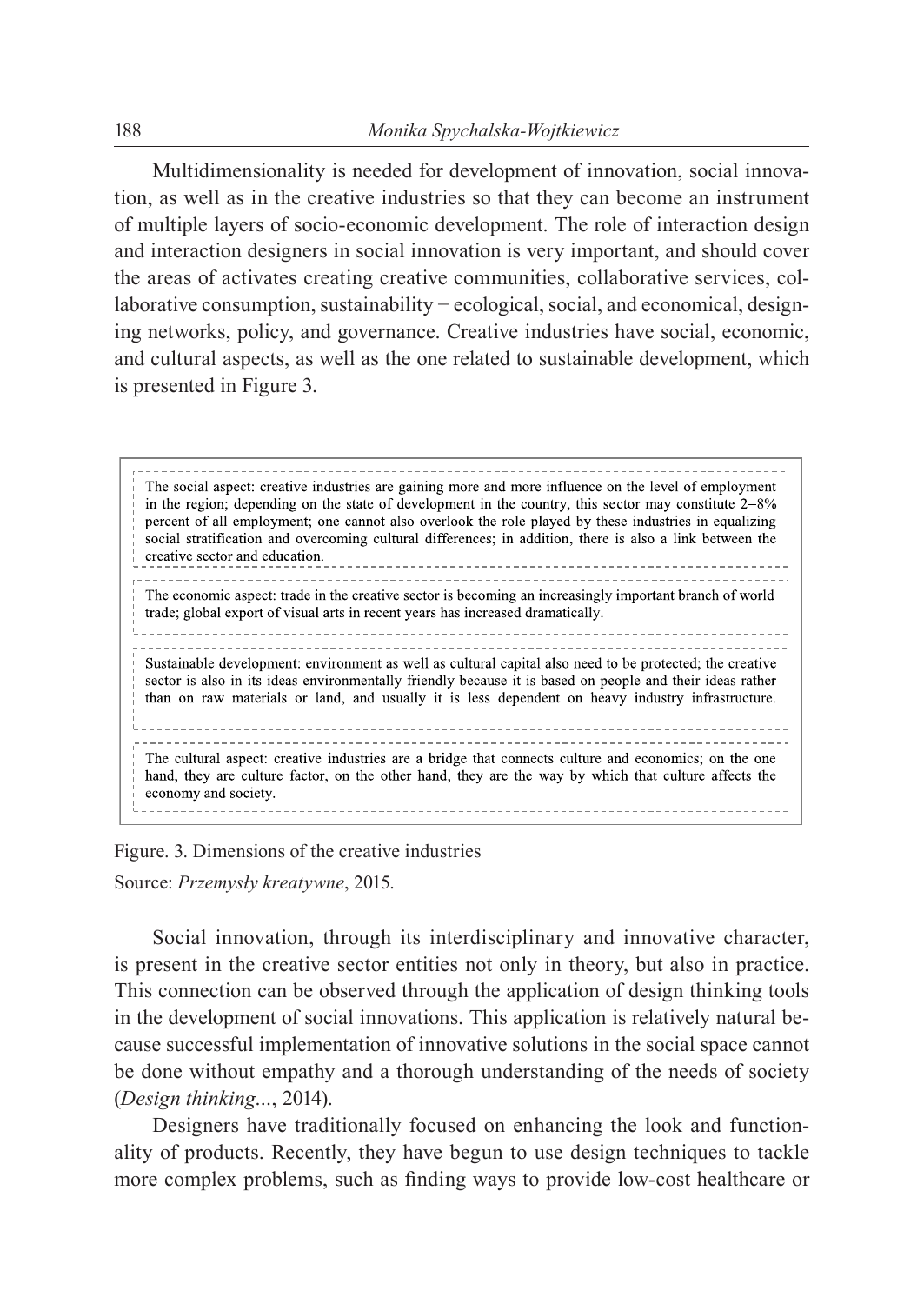environmentally friendly production. Businesses were the first to embrace this design thinking approach, and nonprofits organizations are beginning to adopt it too (Brown, Wyatt, 2010).

Many social enterprises already intuitively use some aspects of design thinking, but most stop short of embracing the approach as the way to move beyond today's conventional problem solving. Certainly, there are impediments to adopting design thinking in an organization. Perhaps the approach is not embraced by the entire organization, or maybe the organization resists taking a human-centered approach, and fails to balance the perspectives of users, technology, and organizations.

### **Conclusions**

Creativity plays a fundamental role not only in marketing innovation, but also in all the non-technological as well as in social innovation. Creative spill-over is a process by which the interactions between artists, creative professionals, industries, and/or cultural organisations contribute to economic and/or social innovation in other sectors of the economy or society. The spill-over process takes place when creativity originating from culture, creative professionals, and industries influences innovation in the sectors where culture and creative professionals do not usually evolve. Spill-over is about the processes questioning rigidity and contesting the systematic, relying on the unpredictable or unwanted surprises born from the meeting of diverse skills and competences (*Impact of culture on creativity*, 2014).

It is an imperative that all countries take advantage of their creative industries and do their part to strengthen the greatest assets of the industries − people, through offering policy guidance, entrepreneurial training, and marketing programs, sharing best practices of other countries, and financing creative industry start-up companies (Farmakis, 2014).

#### **Bibliography**

- Brown, T., Wyatt, J. (2010). *Design thinking for social innovation*. Retrieved from: www.ssireview.org/articles/entry/design\_thinking\_for\_social\_innovation.
- Dąbek, B. (2015). *W poszukiwaniu innowacji*. Retrieved from: www.ekonomiaspoleczna.pl/ wiadomosc/1510258.html.
- *Design thinking, innowacje społeczne, kreatywność* (2014). Retrieved from: http://designthinking.pl/design-thinking-innowacje-spoleczne-kreatywnosc/
- Farmakis, E. (2014). *Fostering the creative economy*. Retrieved from: www.ssireview.org/ blog/entry/fostering\_the\_creative\_economy.
- Hyard, A. (2014). *Non-technological innovations for sustainable transport*. Lille: Springer.